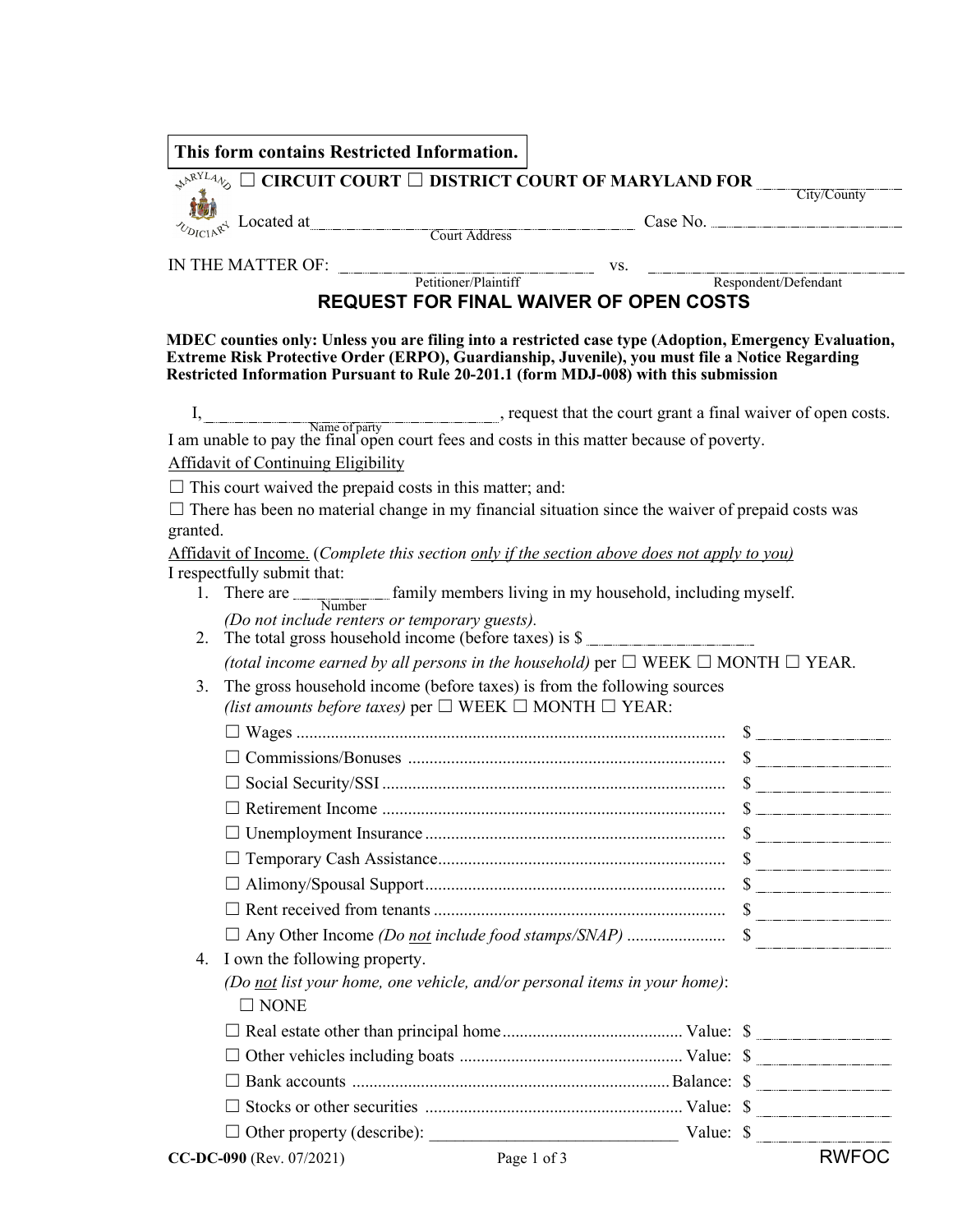|  | 5. I owe the following debts: |  |  |  |
|--|-------------------------------|--|--|--|
|--|-------------------------------|--|--|--|

| $\sqcap$ none |  |
|---------------|--|
|               |  |

| $\Box$ Credit Card: - | $-$ Amount Owed: $\frac{1}{2}$ | Monthly Payment: \$ |  |
|-----------------------|--------------------------------|---------------------|--|
|-----------------------|--------------------------------|---------------------|--|

| $\Box$ Car Loan: | $Amount$ Owed: $\$\$ | Monthly Payment: \$ |
|------------------|----------------------|---------------------|
|------------------|----------------------|---------------------|

□ Other Debt: △ Amount Owed: \$ △ Monthly Payment: \$

6. Other information to demonstrate my inability to prepay the costs:

For these reasons, I request a final waiver of open costs.

I solemnly affirm under the penalties of perjury that the contents of this document are true to the best of my knowledge, information, and belief.

| Party Signature  | <b>Attorney Signature</b> | <b>Attorney Number</b> |
|------------------|---------------------------|------------------------|
| Party Name       | <b>Attorney Name</b>      |                        |
| Address          | Address                   |                        |
| City, State, Zip | City, State, Zip          |                        |
| Telephone        | Telephone                 |                        |
| Fax              | Fax                       |                        |
| E-mail           | E-mail                    |                        |
| Date             | Date                      |                        |

## **CERTIFICATE OF SERVICE**

I certify that I served a copy of this Request for Final Waiver of Open Costs, upon the following party or parties by  $\Box$  mailing first class mail, postage prepaid  $\Box$  hand delivery, on  $\Box$  to: **Date** 

| Name.                      | -----              | <b>Address</b>             |
|----------------------------|--------------------|----------------------------|
|                            | ------------------ | City, State, Zip           |
| Name.                      | ----               | <b>Address</b>             |
|                            |                    | City, State, Zip           |
| Date.                      |                    | Signature of Party Serving |
| $CC-DC-090$ (Rev. 07/2021) | Page 2 of 3        | RWFOC                      |